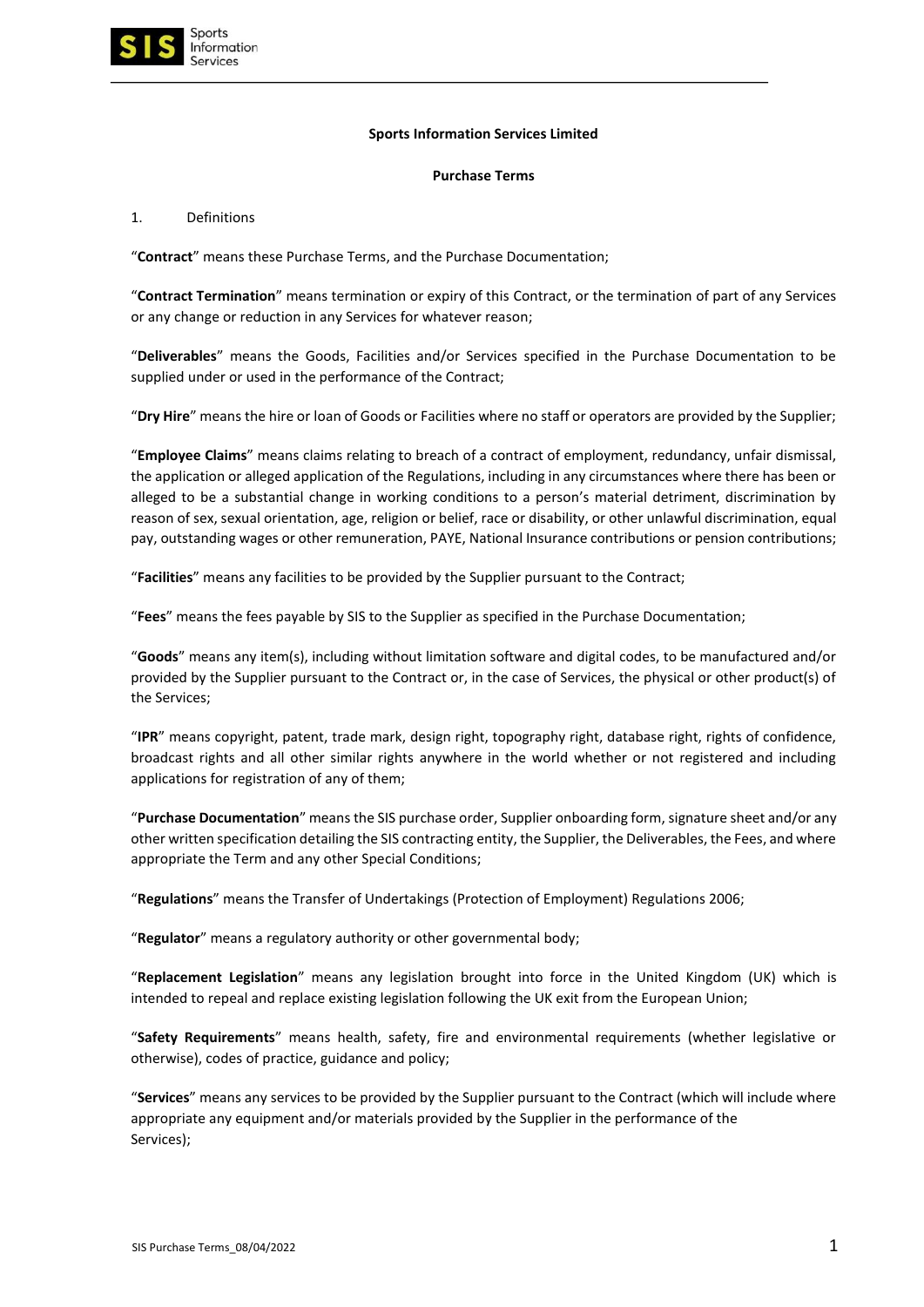

"**SIS**" means Sports Information Services Limited (company number 04243307) of Whitehall Avenue, Kingston, Milton Keynes, MK10 0AX or such other SIS Group Company specified in the Purchase Documentation;

"**SIS Group Company**" means any subsidiary company of SIS, any holding company of SIS and any wholly owned subsidiary company of such holding company (as defined in s. 1159 of the Companies Act 2006);

"**Special Conditions**" means any amendments or additional conditions specified in the Purchase Documentation which shall take precedence over these Purchase Terms;

"**Successor Contractor**" means any third party service provider appointed by SIS to provide any Services or services similar to any Services in place of the Supplier on or after Contract Termination of this Contract;

"**Supplier**" shall be the organisation or individual identified in the Purchase Documentation, responsible for providing the Deliverables under the Contract and the Supplier shall where relevant be deemed to include all of its officers, employees, subcontractors and/or agents engaged in any way in the performance of the Contract;

"**Supplier's Personnel**" means all employees, staff, other workers, agents and employees of the Supplier and any of the Supplier's subcontractors or agents who are engaged in the provision of any Services from time to time;

"**Term**" means, subject to Clause 14, the term specified in the Purchase Documentation;

"**Wet Hire**" means the hire or loan of Goods or Facilities where the Supplier also provides (directly or indirectly) staff (including independent contractors) and/or operators and for the avoidance of doubt shall include the provision of the Goods and/or Facilities to perform Services.

- 2. Existence of Contract
- 2.1. The Contract shall prevail absolutely over any other terms and conditions which the Supplier may purport to apply. If any Deliverables have already been supplied or performed by either party, then such Deliverables shall for all purposes be deemed to have been performed subject to the provisions of the Contract. The provision of the Deliverables shall be deemed conclusive evidence of the Supplier's full acceptance of the terms of the Contract.
- 2.2. The Supplier undertakes to deliver the Deliverables in accordance with the Contract. Timely provision is of the essence of the Contract and the Supplier shall notify SIS immediately if it becomes aware of any possible delay in such provision.
- 3. Publicity

The Supplier shall not, without the prior consent of SIS, make any reference to SIS in any social media, advertising, promotional or published material, nor speak in public about SIS or its affairs.

- 4. Fees and Payment
- 4.1. In consideration of the Deliverables provided under the Contract SIS shall pay to the Supplier the Fees exclusive of VAT (which if applicable shall be applied at the appropriate rate) subject to and in accordance with Clauses 4.2, 4.3 and 4.4 below.
- 4.2. The Supplier shall submit a valid VAT invoice for the whole or any part of the Fees, as previously agreed with SIS, to the address specified in the Purchase Documentation quoting the relevant Purchase Documentation number. SIS shall pay such sums for delivered Services quoted on the Purchase Documentation number agreed as payable within 30 days of receiving a valid and accurate invoice in accordance with this Clause 4.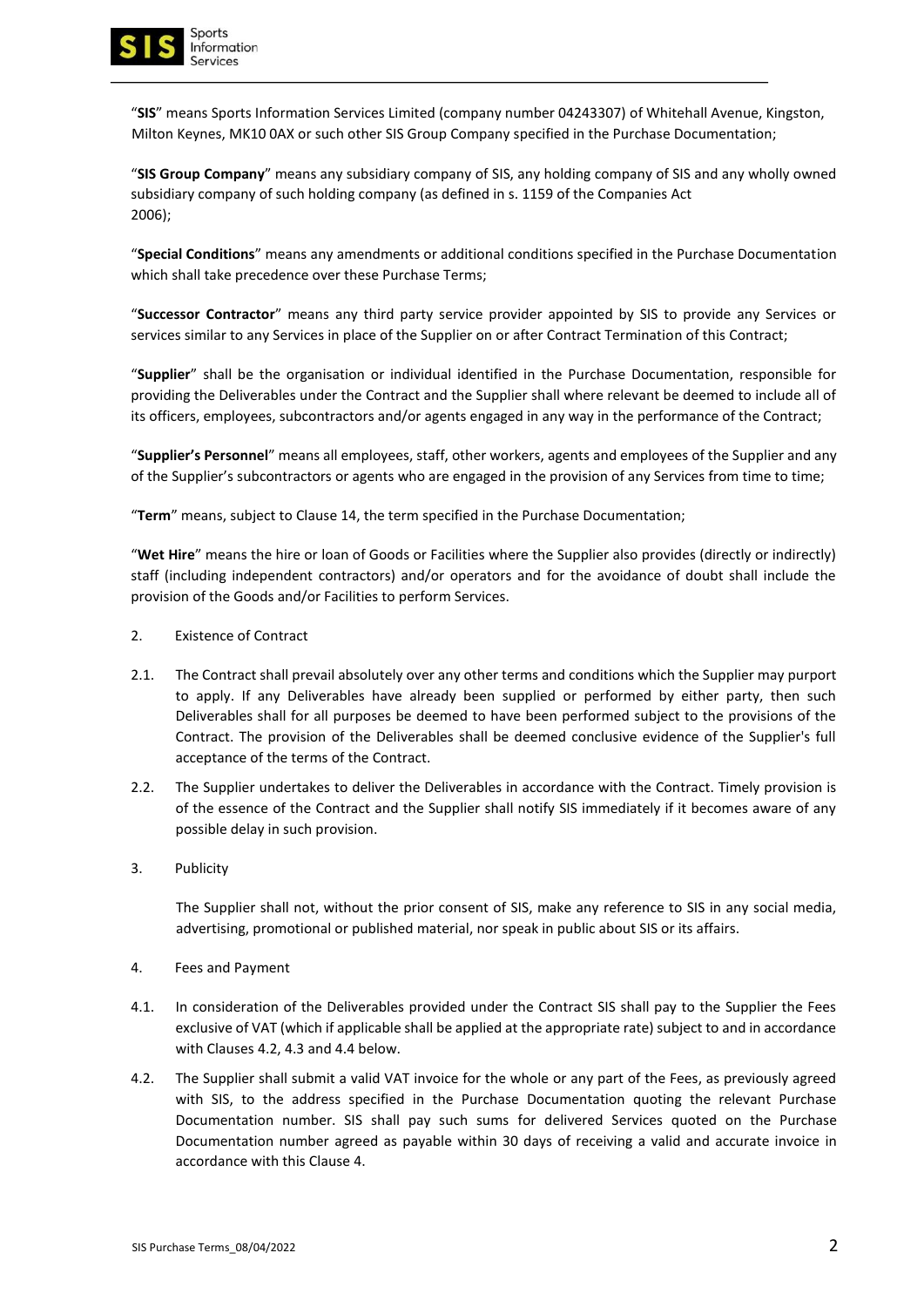

- 4.3. SIS reserves the right to withhold payment for Deliverables which have not been provided in accordance with the Contract and shall notify the Supplier accordingly giving reasons for such withholding. SIS shall only be entitled to withhold amounts notified to Supplier as being in dispute. SIS reserves the right to setoff any sum of money due from the Supplier to SIS under this or any other contract against any sum due to the Supplier under this or any other contract. Exercise by SIS of its rights under this Clause shall be without prejudice to any other rights or remedies available to it under the Contract or otherwise, at law or in equity.
- 4.4. Other than as expressly agreed in the Contract, SIS shall not be obliged to pay the Supplier for any time, materials, charges or expenses whatsoever in addition to the Fees. If SIS expressly agrees to reimburse the Supplier for any expenses, it will be a condition precedent for such reimbursement that:

(i) such expenses have been reasonably, properly and necessarily incurred by the Supplier in the performance of the Contract;

(ii) such expenses do not exceed those which a SIS employee of comparable qualifications and position would have been entitled to incur under applicable SIS staff expense policy guidelines and

(iii) the Supplier has supplied SIS with fully vouched supporting evidence of such expenses.

- 4.5. Where the Supplier is VAT registered, the Supplier shall claim any agreed expenses payable under Clause 4.4 above from SIS ex VAT and shall recover the VAT in the normal course of its business. Supplier shall specify only the net amount of such expenditure in the invoice to SIS prior to adding VAT thereto at the appropriate rate.
- 4.6. The Supplier shall comply with all relevant SIS budgetary limits which SIS has provided to the Supplier from time to time if reimbursement of expenses is agreed under Clause 4.4. If the Supplier exceeds such limits without the prior written approval of SIS, SIS will not reimburse the Supplier for any sums over such limits.
- 5. Security/Access/Inspection
- 5.1. If SIS agrees that the Supplier's personnel shall work on SIS premises to fulfil its obligations under the Contract, then SIS shall at its discretion provide to the Supplier's personnel such access to SIS premises and such general SIS facilities (for example, catering and sanitary) at SIS premises as may reasonably be required. SIS reserves the right to refuse admission to or remove from SIS premises any person whom SIS deems unacceptable for whatsoever reason other than solely to frustrate the Contract.
- 5.2. The Supplier shall obtain from SIS identity cards or entry permits and shall display these whilst on SIS premises. The Supplier shall return these cards/permits to SIS upon termination or expiry of the Contract.
- 5.3. SIS may request and shall be supplied with identification of the Supplier's personnel and may conduct random security checks including checking the Supplier's possessions and vehicle(s) whilst on SIS premises.
- 5.4. The Supplier shall at the request of SIS, grant SIS such access to the Supplier's premises or such other premises as SIS may reasonably require for inspection of any Goods, Facilities and/or SIS equipment/materials provided under the Contract or for any other reason connected with the performance of the Contract.
- 6. Health/Safety/Fire and Environmental Requirements
- 6.1. The Supplier shall comply with all current relevant Safety Requirements including but not limited to those issued by the Health & Safety Commission and Executive, and those SIS Safety Requirements notified in writing to the Supplier.
- 6.2. Without prejudice to its obligations under Clause 6.1 above the Supplier shall:
	- 6.2.1. upon the request at any time of SIS, submit to and fully co-operate with any safety vetting process required by SIS and provide a written statement of the Supplier's own Safety Requirements;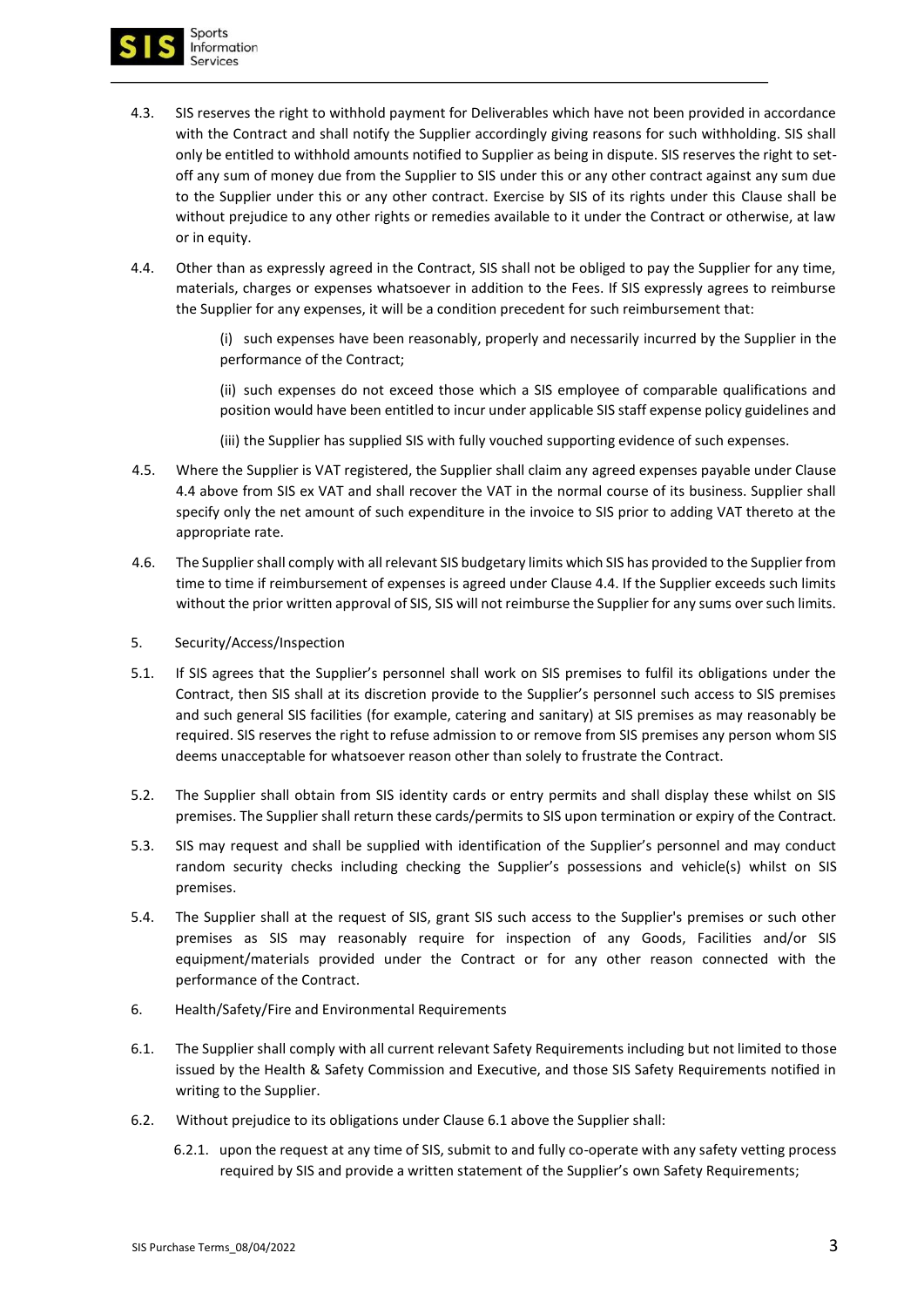

- 6.2.2. assess reasonably foreseeable risks to health and safety (including fire) that may affect SIS or any third party arising out of or in any way connected with the performance of the Contract, provide a copy of such assessment to SIS upon reasonable request, promptly take all reasonable steps to eliminate or adequately control such risks and notify and co-operate with SIS as required; and
- 6.2.3. consult with SIS, comply with the procedures to be followed and take all reasonable steps in the event of serious and imminent danger to any person(s) arising out of or in any way connected with the performance of the Contract.
- 6.3. SIS shall notify the Supplier of risks to health and safety which are reasonably foreseeable to SIS and which may affect the Supplier or SIS arising out of or in any way connected with the activities of SIS in connection with the Contract, and the Supplier shall use its best endeavours to avoid and/or mitigate such risks.
- 7. Wet and Dry Hire of Goods or Facilities
- 7.1. This Clause 7 sets out SIS entire liability with respect to loss of or damage to Goods and/or Facilities hired or loaned to SIS by the Supplier.
- 7.2. Where the Contract consists of Dry Hire of Goods or Facilities:
	- 7.2.1. the Supplier shall arrange and maintain adequate insurance in relation to the loss of or damage to of any Goods or Facilities hired or loaned to SIS; and
	- 7.2.2. Subject to Clause 7.4 below, SIS shall be responsible to the Supplier for the prompt repair or replacement (at SIS's option) of Goods or Facilities lost or damaged whilst in the charge and control of SIS, provided that the Supplier notifies SIS promptly upon discovery thereof and other than to the extent that the loss or damage is caused by the Supplier's breach of any of the provisions of the Contract or any other of its acts or omissions.
- 7.3. Where the Contract consists of Wet Hire the Supplier shall be responsible for the care, control, security, insurance and maintenance of the Goods and Facilities, including for any loss of or damage to the Goods or Facilities, other than to the extent that the loss or damage is caused by the negligence or wilful default of SIS where, subject to Clause 7.4 below, SIS shall be responsible for prompt repair or replacement provided that the Supplier notifies SIS promptly upon discovery of any such loss or damage.
- 7.4. In any event, and notwithstanding any other provision of the Contract, SIS's entire liability in contract, tort (including negligence or breach of statutory duty) or otherwise howsoever arising by reason of or in connection with this Clause 7 shall be limited to:-
	- 7.4.1. repair and/or replacement under sub-Clauses 7.2 and 7.3 above subject to a maximum liability of 25% of the value of the relevant Goods or Facilities or £250,000, whichever is the higher; and
	- 7.4.2. where applicable, payment of that proportion of the Fees attributable to the period during which the Goods and/or Facilities are being repaired or replaced provided that such period shall not extend beyond the Term and where applicable the Supplier uses all reasonable efforts to ensure that the repair or replacement is achieved in the minimum possible time.
- 7.5. Unless expressly provided otherwise in the Purchase Documentation, SIS shall not be liable for any consequential or indirect loss, loss of profits revenues and/or business, anticipated savings, in each case whether or not direct or indirect, incurred by the Supplier as a result of the loss of or damage to the Goods and Facilities (by whatever means) during the course of their being hired or loaned to SIS, and the Supplier is advised to arrange and maintain insurance in respect of such loss.
- 8. Delivery of Goods
- 8.1. The Supplier shall ensure that any Goods are kept in a suitable and secure manner at the Supplier's own risk and expense until the whole or any part thereof are either delivered to SIS at the Supplier's own risk and expense or collected by SIS at SIS's own risk and expense from the point of collection in accordance with the delivery instructions specified in the Purchase Documentation. The Supplier shall ensure that the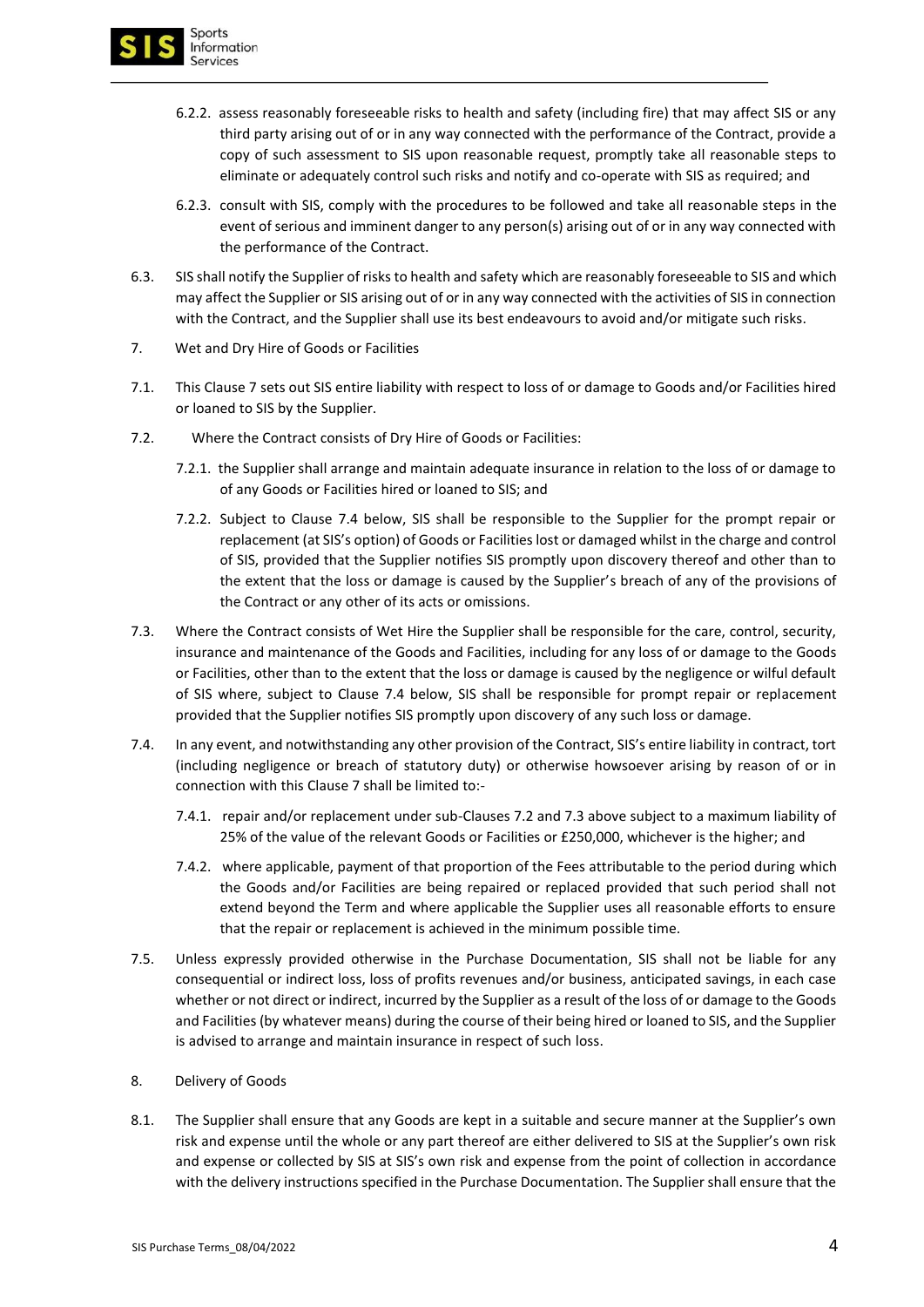

Goods are packed in such a manner as to reach SIS in good condition, clearly labelled in accordance with the delivery instructions and accompanied by delivery notes specifying the quantity and type thereof and the relevant Purchase Documentation number.

- 8.2. Subject to Clause 8.1, where the Contract consists directly or indirectly of the sale of Goods, ownership thereof shall vest in SIS absolutely at such time as SIS either takes physical possession or makes payment (whether in full or in part) for the Goods, whichever is earlier.
- 8.3. Where any Goods are found by SIS at any time not to conform with the Contract, SIS may accept or reject the whole or any part thereof and if rejected, without prejudice to any other remedy available to SIS, may return the Goods to the Supplier at the Supplier's own risk and expense and promptly recover any sums paid for the rejected part.
- 9. Equipment/Materials
- 9.1. The Supplier shall be responsible for the care, control, security and maintenance of any equipment and/or materials used by or provided by the Supplier to perform the Contract. SIS may, in its absolute discretion, provide a storage area for any such equipment and/or materials. The Supplier shall ensure that any such storage area is fit for the intended purpose. Any such storage area shall be used solely at the Supplier's own risk and expense and SIS accepts no liability for any materials or equipment so stored. SIS reserves the right to reclaim the storage area upon notice or without notice if the Supplier's use of the storage area is or may cause loss or damage to SIS or any third party.
- 9.2. The Supplier shall not use any SIS equipment and/or materials without the prior written consent of SIS and shall where relevant be responsible for the care, control, security and maintenance of such equipment and/or materials which it uses.
- 10. Liability/Insurance/Indemnity
- 10.1. Nothing in the Contract excludes either party's liability for death or personal injury caused by that party's negligence or wilful default.
- 10.2 The Supplier shall arrange and maintain, with a reputable insurer, adequate Public Liability Insurance and, where applicable, Product Liability Insurance and/or Professional Indemnity Insurance which shall be no less than ten million pounds sterling (£10,000,000) and with scope of

cover appropriate to the Deliverables provided under the Contract in respect of any one claim or incident. For the avoidance of doubt, such minimum insurance level shall not be a limit of liability under the Contract.

- 10.3. The Supplier shall arrange and maintain adequate insurance of at least the full value of any such Goods or Facilities in relation to loss or damage of any Goods or Facilities provided under the Contract where risk has not yet passed to SIS pursuant to Clause 8.
- 10.4. The Supplier shall produce to SIS, on demand, copies of the insurance policies maintained in accordance with the terms of this Contract and receipts for premiums required to be paid in relation to such policies.
- 10.5. Where the Supplier engages a sub-contractor the Supplier shall either ensure that the insurance requirements as specified in Clause 10.2 extend to cover the legal liabilities of the sub-contractor or that the sub-contractor holds its own insurance which complies with this Clause 10.
- 10.6. The Supplier shall be responsible for insuring against loss, damage and liabilities to third parties and anyone carried in or on any equipment including without limitation motor vehicles or mobile plant provided by the Supplier to perform the Contract.
- 10.7. The Supplier shall indemnify SIS against all costs and expenses (including legal costs), losses and liabilities which SIS may incur because of the Supplier's:
	- 10.7.1. breach of or non-compliance with the Contract;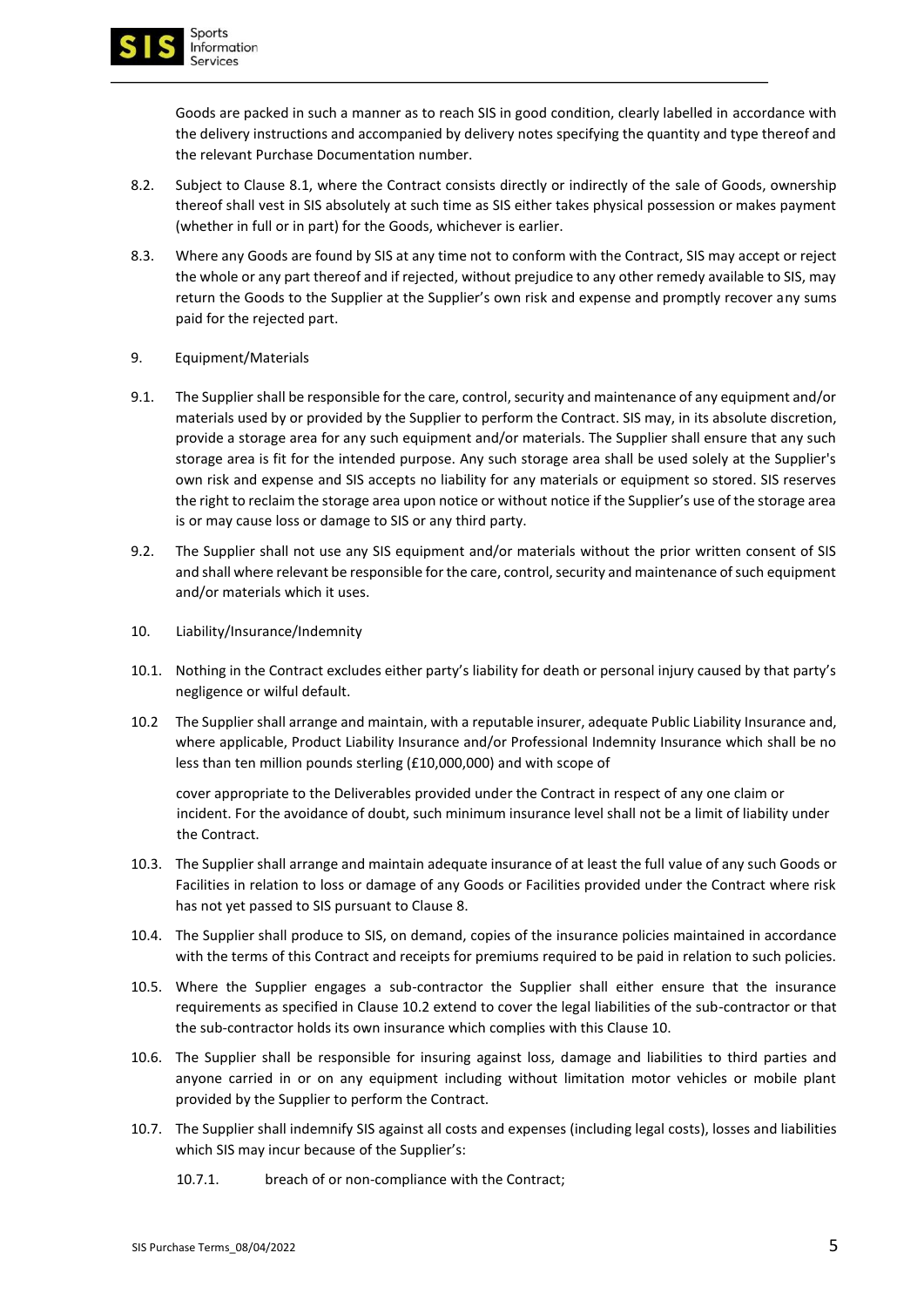

- 10.7.2. negligence or wilful default; and
- 10.7.3. any claims from third parties arising out of or in connection with the performance of the Contract and/or the Deliverables (including relating to infringement of any IPR).
- 10.8. SIS shall not be liable for any consequential or indirect losses, loss of profits revenues and/or business, anticipated savings, in each case whether direct or indirect, unless expressly set out in the Contract.
- 11. Warranties

The Supplier undertakes, warrants and represents that:

- 11.1. Except as otherwise agreed between the parties, it shall obtain for SIS all necessary consents, permissions and/or clearances in third party rights (including IPRs) with respect to the Deliverables;
- 11.2. All Deliverables are fit for the purpose for which they are supplied and, where relevant, are of satisfactory quality, good construction, suitable and sound material and adequate strength and have been tested prior to delivery;
- 11.3. It shall be competent to fulfil its obligations under the Contract (which includes having relevant experience, training and/or qualifications) and shall use such due care, skill and diligence as would reasonably be expected of a competent supplier of the Deliverables whilst discharging its obligations under the Contract, perform the Contract in a timely and professional manner and hold any licence, permit and/or certificate required by law for the performance of the Contract;
- 11.4. It shall, unless otherwise agreed by SIS in advance of the Supplier discharging its obligations under the Contract, comply with all current relevant national and/or international technical standards and procedures and SIS technical standards and procedures, details of which SIS shall provide to the Supplier;
- 11.5. It and the Deliverables shall comply with all current relevant laws and regulations and the Supplier shall use all reasonable efforts to comply with all published relevant codes of conduct;
- 11.6. At its own expense the Supplier shall ensure that the functionality of Deliverables will not be prejudiced by any changes caused by the introduction within any EU member country (hereinafter "the Introducing Country") of European Monetary Union ("EMU") whether or not (i) the Euro is introduced within the Introducing Country as a result of EMU or (ii) the Euro becomes legal tender within the Introducing Country. In particular Deliverables shall, if appropriate, be able to recognise the Euro and if necessary convert its value into UK Pounds Sterling at the then current exchange rate.
- 12. Data Protection
- 12.1 Where the Supplier is requested to process Personal Data on behalf of SIS and any member of the SIS Group in the course of the Supplier providing Services under this Contract, then the following provisions shall apply.
- 12.2 SIS or the relevant member of the SIS Group will be the Data Controller and the Supplier will be the Data Processor when processing Personal Data. In this context, the Supplier acknowledges that SIS, or the relevant member of the SIS Group, shall solely be responsible for the following decisions:
	- (a) the purpose or purposes for which the Personal Data are to be used for
	- (b) what Personal Data to collect and the legal basis for doing so;
	- (c) which items (or content) of Personal Data to collect;
	- (d) which individuals to collect data about;
	- (e) whether to disclose the Personal Data, and if so, who to;
	- (f) whether subject access and other individuals' rights apply including the application of any exemptions;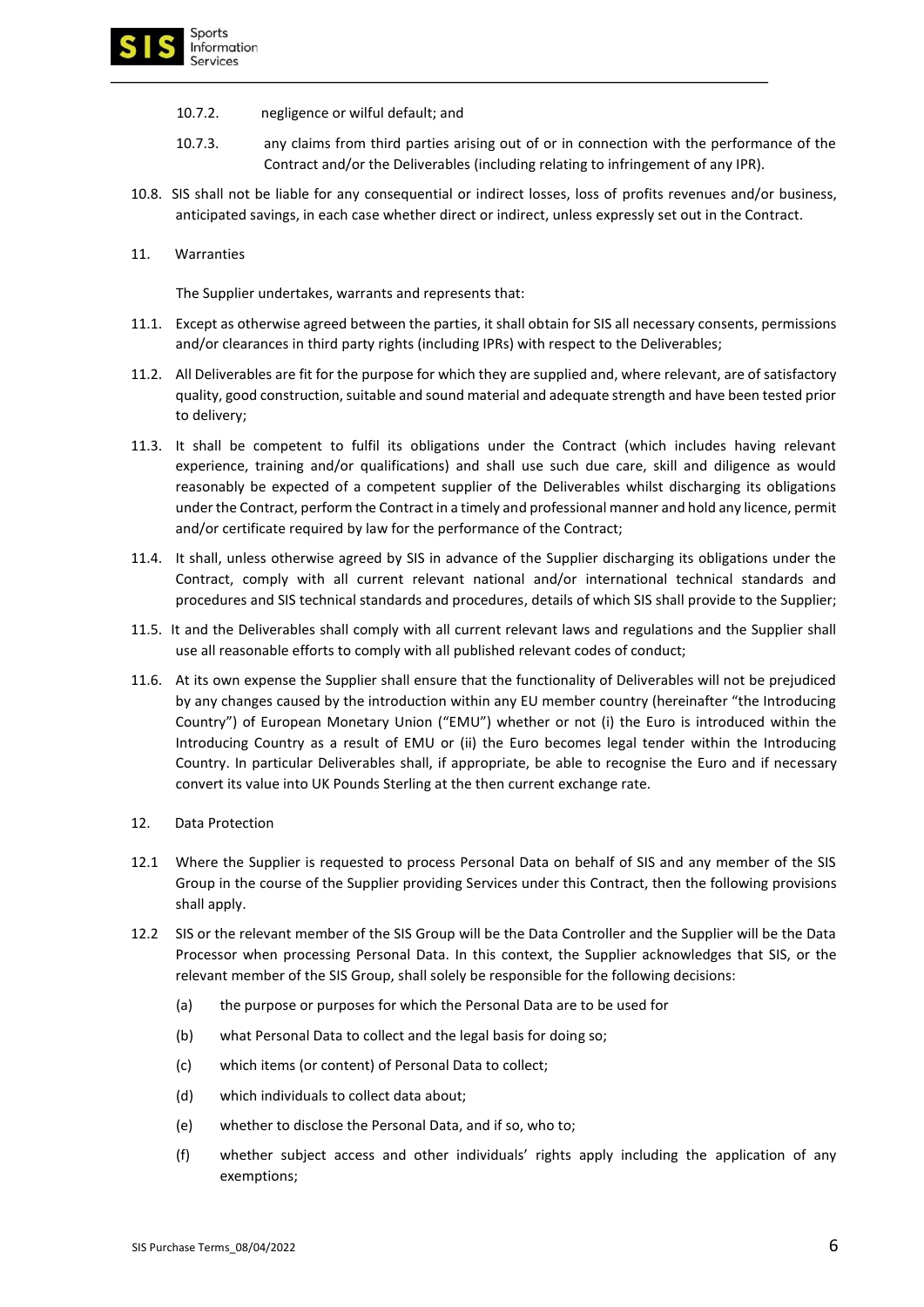

- (g) how long to retain the data; and
- (h) whether to make non-routine amendments to the Personal Data
- 12.3 The Supplier shall comply with the Data Protection Laws and without prejudice to the generality of the foregoing shall:
	- (a) not cause SIS or any member of the SIS Group to be in breach of the Data Protection Laws and shall use reasonable endeavours to assist SIS to comply with any obligations imposed on SIS by the Data Protection Laws, including by:

(i) providing SIS with reasonable assistance in complying with any requests by Data Subjects exercising their rights under the Data Protection Laws (each a Data Subject Request) or communication with the Office of the Information Commissioner (ICO) in relation to the Processing of Personal Data (ICO Correspondence);

(ii) promptly, and in any event within forty-eight (48) hours of receipt of any request or correspondence, informing SIS about the receipt of any Data Subject Requests or ICO Correspondence; and

(iii) not disclosing any Personal Data in response to any Data Subject Request or ICO Correspondence without first consulting with, and obtaining the consent of, SIS;

- (b) notify SIS or any member of the SIS Group immediately (and in any event within 24 hours of Supplier becoming aware of the matter) if it becomes aware of any unauthorised or unlawful Processing of, loss of, damage to, or destruction or corruption of, the SIS Data or any breach of the Data Protection Laws (Data Incident);
- (c) comply with the obligations imposed on SIS or any member of the SIS Group by the Seventh Data Protection Principle, namely:
	- (i) having regard to the state of technological development and the cost of implementing any measures, take appropriate technical and organisational measures against the unauthorised or unlawful processing of Personal Data and against the accidental loss or destruction of, or damage to, Personal Data to ensure a level of security that ensures compliance with Article 32 of the Regulation and is appropriate to:
		- (A) the harm that might result from such unauthorised or unlawful processing or accidental loss, destruction or damage; and
		- (B) the nature of the Personal Data to be protected;
	- (ii) only process Personal Data for and on behalf of SIS for the purpose of performing the Services and in accordance with this Contract (and comply with the written instructions or directions from SIS from time to time);
	- (iii) take reasonable steps to ensure the reliability of any personnel of the Data Processor who have access to the Personal Data; and
- (d) restrict the disclosure of Personal Data to those of its staff who may be required by it to assist it in meeting its obligations under this Contract and ensure that no other personnel shall have access to such Personal Data;
- (e) ensure that Personal Data is processed only as necessary for the purpose of the Contract and shall not hold Personal Data for longer than is necessary for the performance of the Services;
- (f) it shall keep Personal Data separate from any data it Processes on behalf of any other third party; and
- (g) not transfer any Personal Data outside the United Kingdom without SIS's prior written consent and take all steps required by SIS for compliance with the Eighth Data Protection Principle.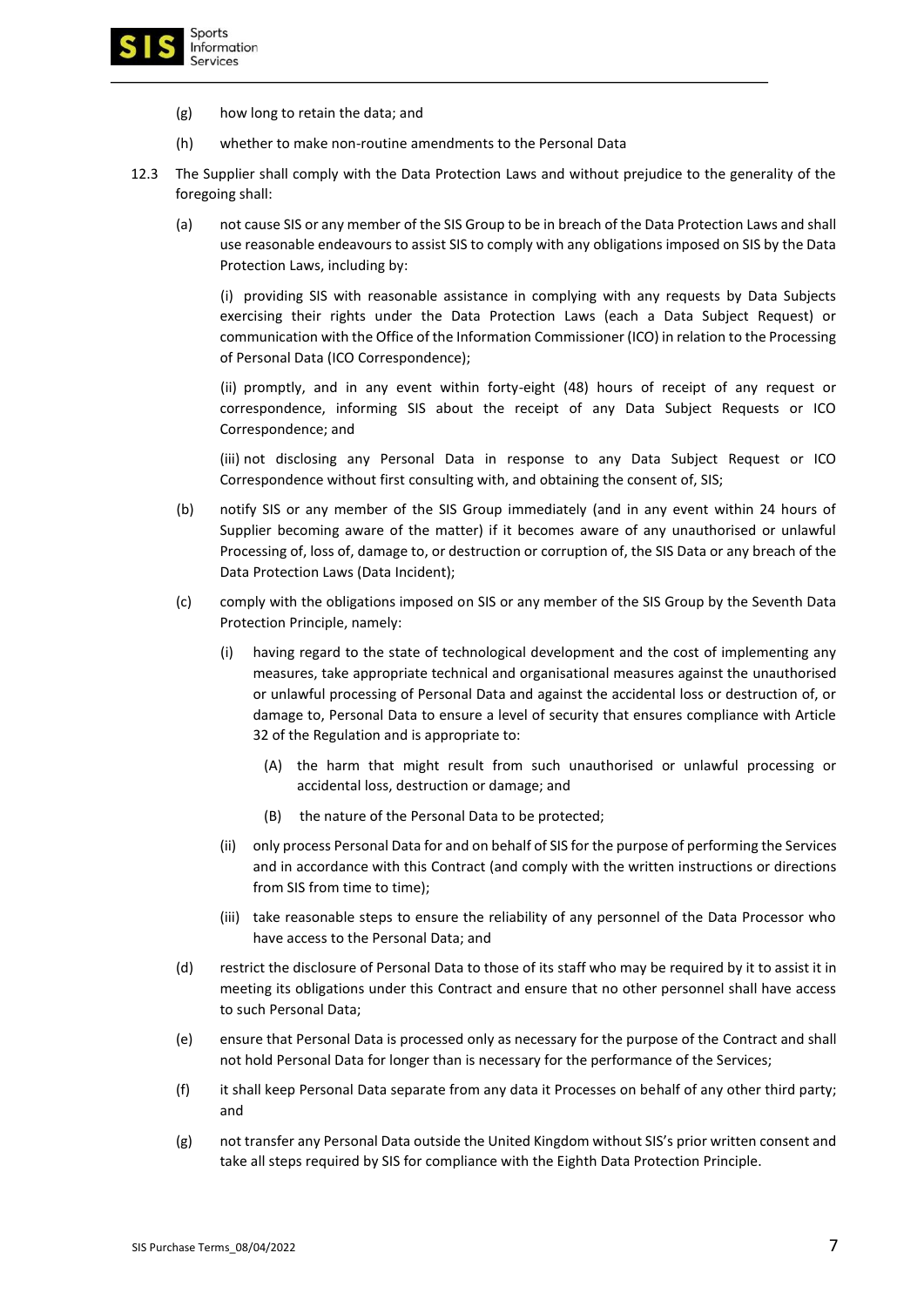

- 12.4 Any appointment of a sub-contractor is subject to SIS's prior written consent in accordance with Clause 24 (Assignment and Sub-contracting) and, where such sub-contractor will be Processing Personal Data on behalf of the Supplier under this Contract, the fulfilment of the following conditions:
	- (a) the Supplier having provided SIS with full details of the sub-contractor (including the results of the due diligence undertaken in accordance with Clause 12.4 (b)) before its appointment and having procured SIS's prior written consent to such appointment;
	- (b) the Supplier having undertaken thorough due diligence on the proposed sub-contractor, including a risk assessment of the information governance related practices and processes of the subcontractor, and the Supplier having paid due regard to the results of that due diligence in reaching its decision to appoint the proposed sub-contractor; and
	- (c) the Supplier having duly executed an agreement with the relevant sub-contractor which includes terms which are substantially the same as the terms set out in this Clause 12 .
- 12.5 Supplier shall not disclose Personal Data to a third party in any circumstances other than to a subcontractor appointed in accordance with this Clause 12 or as otherwise set out elsewhere in this Contract, or as expressly authorised in advance in writing by SIS.
- 12.6 The Supplier shall not dispose, re-assign or re-use any equipment or any electronic, magnetic or other medium which is or has been used to store Personal Data without ensuring that such data has been entirely removed or otherwise obliterated.
- 12.7 The Supplier shall provide full cooperation and assistance to SIS and any member of the SIS Group in respect of it's efforts to:
	- (a) investigate, remediate and mitigate the effects of any Data Incident;
	- (b) promptly provide sufficient information, co-operation, support and analysis to SIS to ensure SIS meets its notification and breach reporting obligations within the required time limits; and
	- (c) comply with its own notification obligations to individuals or regulatory authorities.
- 12.8 The Supplier shall promptly complete and return to SIS or any member of the SIS Group on request from time to time any questionnaire designed to evaluate the Suppliers compliance with its obligations in respect of Personal Data under this Contract.
- 12.9 In the event that the Supplier (or its sub-contractors and or/staff) fails to comply with the provisions of this Clause 12 then it shall notify SIS immediately and it shall on demand and at its own expense defend, indemnify and hold SIS and/or any other member of the SIS Group harmless against all Claims, losses, liabilities, fines and expenses arising from, or in connection to, such failure to comply or Data Incident.
- 12.10 the Supplier will provide SIS or any member of the SIS Group promptly upon request with:
	- (a) reasonable access to SIS Customer Data and systems processing such data at the Supplier or its sub-contractors, premises; and
	- (b) such other documentation and information as SIS or any member of the SIS Group may reasonably request in order to verify the Supplier's compliance with this Clause 12.
- 12.11 The Parties acknowledge that:
	- (a) the deadline for implementation of the Regulation will occur during the term of this Contract;
	- (b) as at the Effective Date legislation relating to certain aspects of the Regulation have not been implemented;
	- (c) the Information Commissioner and other regulators have not issued guidance in relation to their requirements in relation to the Regulation; and

(d) the United Kingdom may leave the European Union during the term of this Contract, which may result in changes to Data Protection Laws.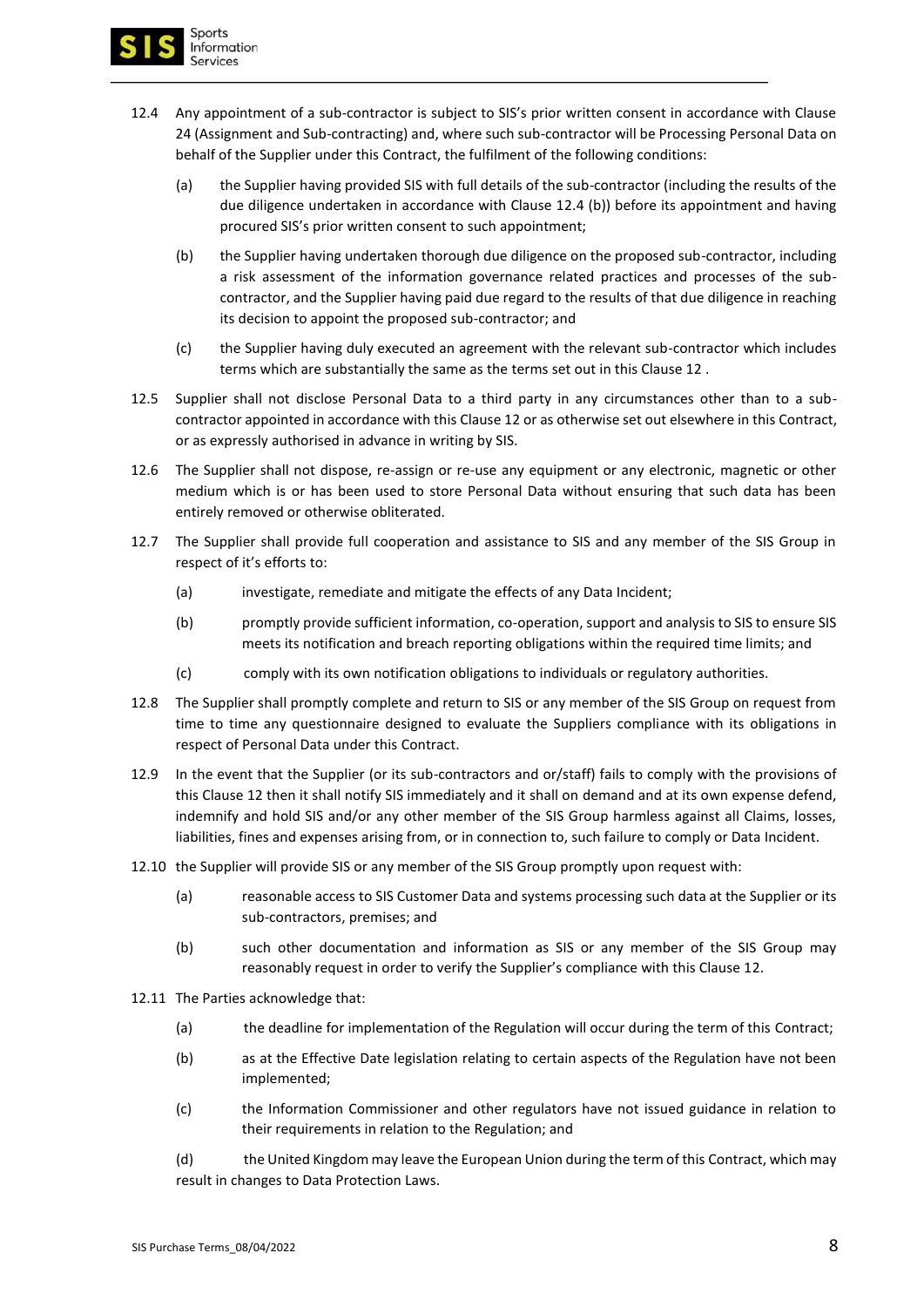

- 12.12 In light of the factors set out in clause 12.11, the Parties agree that if there are changes to the Data Protection Laws or related guidance from regulators during the term of this Contract which require either Party to take additional steps to enable compliance with their regulatory obligations, the Parties shall review the provisions of this Clause 12and shall negotiate in good faith to agree changes to it to enable compliance with updated Data Protections Laws or related guidance from the Information Commissioner or other relevant regulators.
- 12.13 This Clause 12 will survive termination or expiry of this Contract.
- 13. Confidentiality
- 13.1. Except to the extent required for the purposes of performing its obligations under the Contract, the Supplier will not use or make available at any time during or after the Contract to any third party any information relating to the business or affairs of SIS which is disclosed or otherwise is in its possession under or in respect of the Contract, including this Contract and its subject matter except in relation to information which:
	- 13.1.1. is or later comes into the public domain otherwise than through an act or omission of the Supplier; or
	- 13.1.2. was already known to the Supplier at the time of disclosure otherwise by an unauthorised disclosure by a third party; or
	- 13.1.3. disclosure is required by law, order of court, the requirements of any regulatory authority or taxation authority or the rules of any stock exchange; or
	- 13.1.4. the Supplier has the prior written consent of SIS to do so.
- 13.2. Notwithstanding Clause 13.1, the Supplier may disclose information to its employees, professional advisors, agents and subcontractors solely on a need-to-know basis provided that the Supplier procures that the person to whom such disclosure is made complies with the obligations under this Clause 13 as if it were a party to the Contract.
- 14. Term and Termination

SIS may by notice in writing terminate the Contract with immediate effect if:-

- 14.1. the Supplier commits a breach of any of the provisions of the Contract and:
	- 14.1.1. the breach is capable of remedy and the Supplier fails to remedy the breach within 7 days (or such shorter period as may be reasonable) of receipt of a written notice specifying the breach and requiring its remedy (in which case SIS reserves the right to remedy the breach and recover the costs thereof from the Supplier and terminate the Contract in accordance with this Clause 14);
	- 14.1.2. the breach is not capable of remedy; or
	- 14.1.3. the breach is a material breach or a breach of a material term;
- 14.2. the Supplier is unable to provide the named individual(s) pursuant to Clause 19;
- 14.3. the Supplier commits an act of bankruptcy or insolvency, is unable to pay its debts as or when they fall due or makes any composition or arrangement with its creditors, or goes into liquidation or if any order is made or a resolution is passed for the winding up of the Supplier (except for the purpose of a solvent amalgamation or reconstruction), or if it ceases or prepares to cease trading, or if it suffers the appointment of a receiver, administrative receiver, administrator or similar officer over the whole or part of any of its assets;
- 14.4. there is a change of control of the Supplier, for which purposes "control" means the ability to direct the affairs of the Supplier whether by virtue of contract, ownership of shares or otherwise howsoever;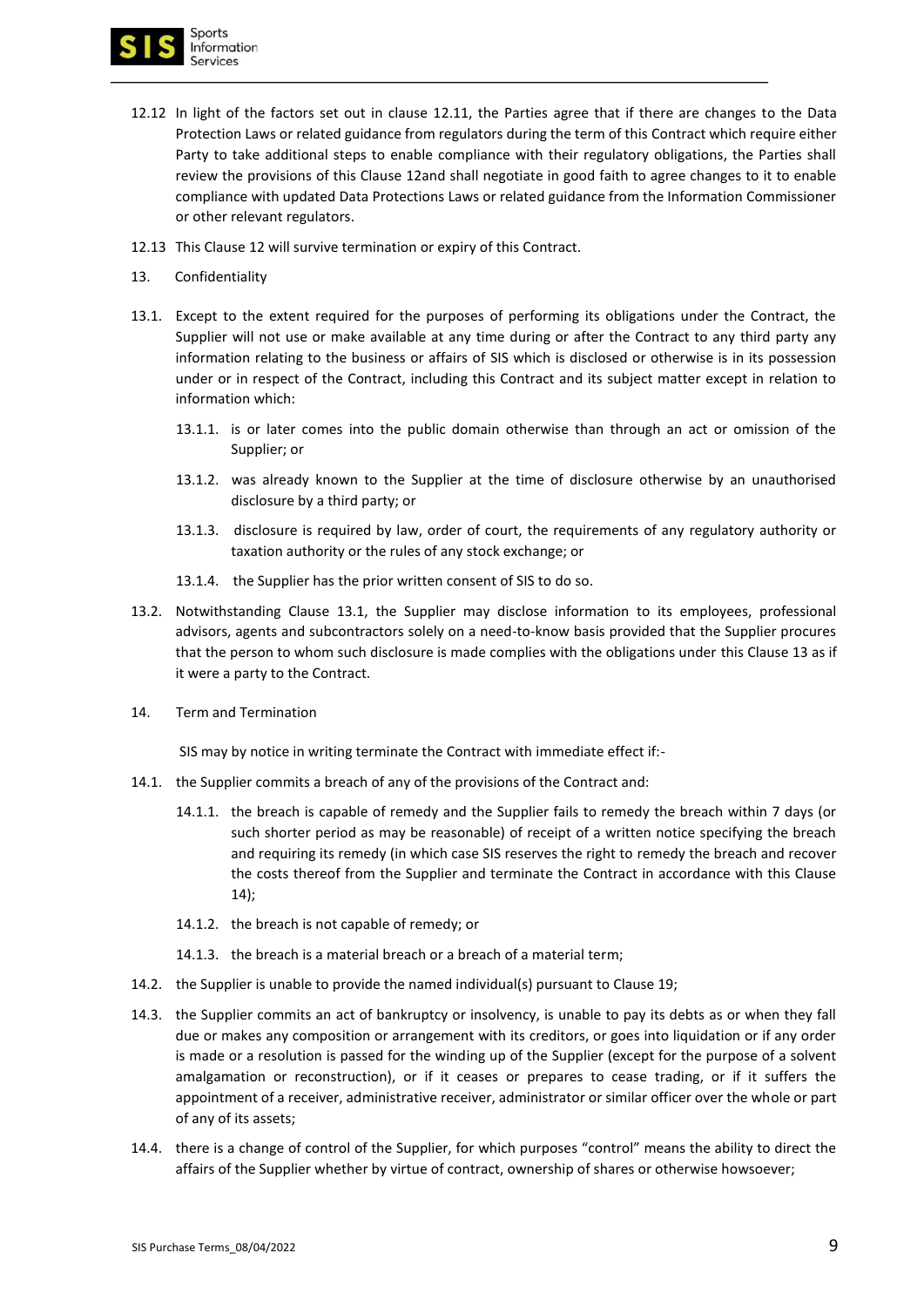

- 14.5. the continued performance thereof is prevented by reason of any event beyond the reasonable control of SIS or the Supplier (any such occurrence being deemed an event of force majeure);
- 14.6. the Supplier delays in delivering the Deliverables or notifies SIS that it is likely to be so delayed, or SIS reasonably believes it will be so delayed; or
- 14.7. there is in SIS's reasonable opinion a financial, editorial or other substantial reason and in such event SIS's liability to the Supplier shall be limited to payment of such sums as may be due to the Supplier up to and including the date of termination; and
	- 14.7.1. where the Contract consists of the hire or loan of Goods or Facilities or the provision of Services, the payment of a cancellation fee in an amount to be decided by SIS using its sole discretion, to be exercised reasonably, having due regard to the Supplier's duty and ability to mitigate any loss it may suffer; or
	- 14.7.2. where the Contract consists of the sale of Goods or Facilities, payment of such costs as the Supplier may have properly, reasonably and directly incurred in relation to fulfilling the Contract, prior to the date of termination. The Supplier shall provide SIS with satisfactory evidence of such costs, and any reimbursement shall always be subject to the Supplier's duty to mitigate any losses it may suffer.
- 15. Consequences of Termination
- 15.1. Termination of the Contract for whatever reason shall:
	- 15.1.1. not affect any right or liabilities which have accrued prior to the time of termination
	- 15.1.2 not affect the continuance in force of any provision hereof which expressly or by implication is intended to come into or continue in force after termination, including (without limitation) Clauses 3, 4.3, 10, 11, 12, 13, 14, 15, 16, 20, 21 and 22 of this Contract.
	- 15.1.3 subject to Clause 14.7 not in itself give rise to a claim by the Supplier for damages or otherwise beyond a claim for payment due under the Contract up to and including the date of termination.
- 15.2. Upon termination of the Contract for whatever reason the Supplier shall: (i) provide certain transitional services as reasonably specified by SIS and cooperate with SIS and/or the replacement supplier to facilitate a smooth transfer of the Deliverables to SIS or a replacement supplier; (ii) promptly deliver up to SIS at the Supplier's own risk and expense the whole or any part of any Deliverables owned by SIS pursuant to Clause 8.2 hereof, and any SIS equipment and/or materials, identity cards or entry permits provided or used under the Contract. SIS shall be deemed to have irrevocably all powers and authority to enter the Supplier's premises or any other premises to recover and remove such items and recover the costs thereof from the Supplier.
- 16. Intellectual Property Rights
- 16.1. In consideration of the payment of the Fees, the Supplier hereby assigns to the extent to which it is able and otherwise agrees to assign to SIS absolutely and with full title guarantee, and warrants that all the Supplier's relevant officers, employees and/or agents and any sub-contractor engaged by the Supplier have assigned and/or agreed to assign to the Supplier absolutely and with full title guarantee all IPRs (both existing at the date hereof and in the future) in the products of any Services in all languages throughout the world for the full period of such rights (including all rights to renewals and extensions thereof).
- 16.2. The Supplier hereby to the extent permissible by law waives irrevocably, and warrants that all the Supplier's relevant officers, employees and/or agents and any sub-contractor engaged by the Supplier have to the extent permissible by law waived irrevocably the benefits of any provision of law known as "moral rights" (including without limitation any right of the Supplier, its officers, employees and/or agents or its sub-contractor under sections 77 to 85 inclusive of the Copyright, Designs and Patents Act 1988 and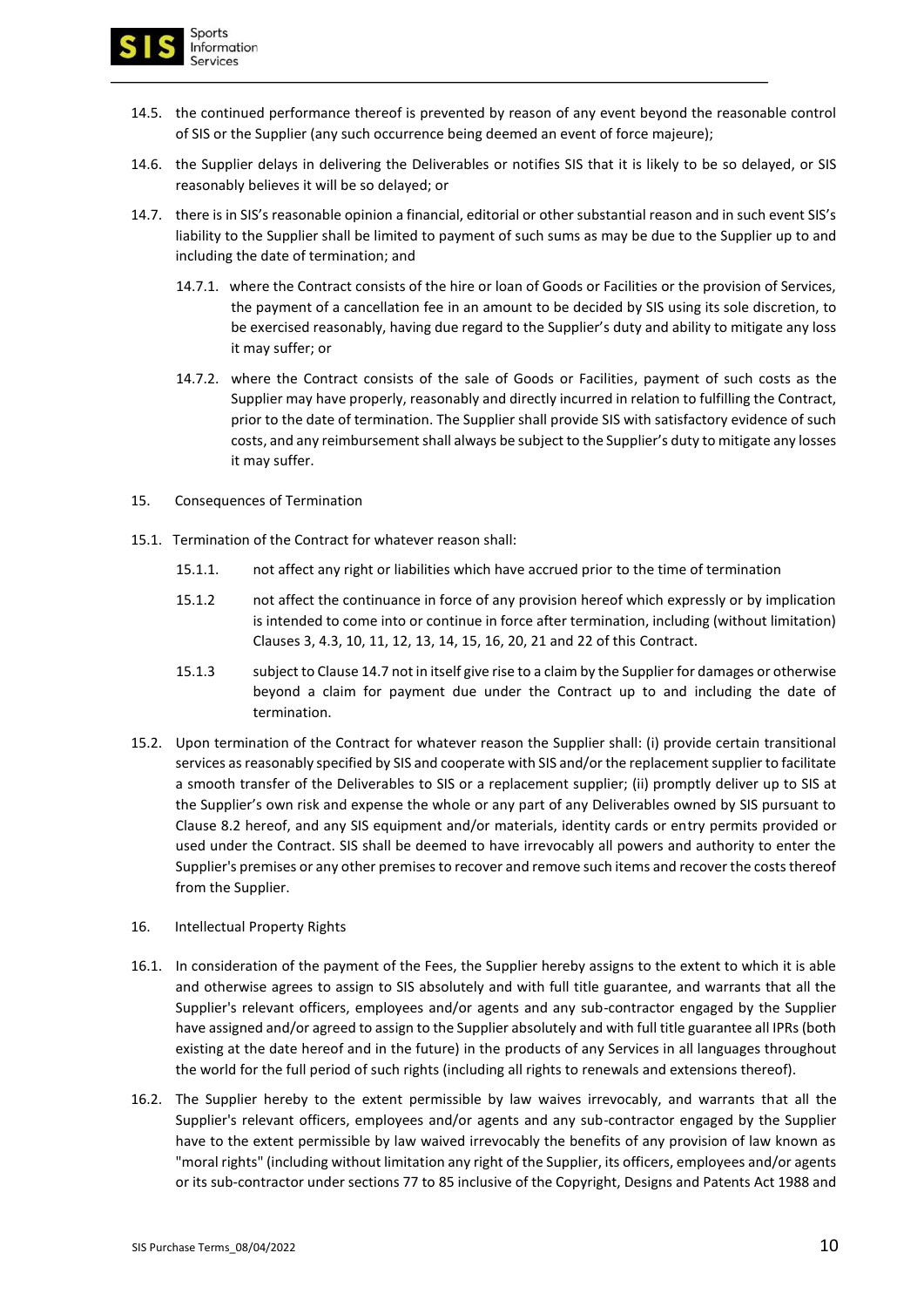

under any resale right arising from EU law for the period that the UK remains a member state of the EU) or any similar laws of any jurisdiction in which waiver is permissible.

- 16.3. The Supplier hereby grants SIS a non-exclusive, royalty-free, irrevocable license to use and sublicence any IPRs in any Deliverables under the Contract, which it has not assigned under this Clause 16.
- 16.4. The Supplier hereby warrants that there are no potential, threatened or actual claims by its employees in respect of IPR, including patents or potential patents.
- 17. Assignees/Sub-Contractors and Specialised Sub-contractors
- 17.1. The Supplier shall not without the prior consent of SIS assign or sub-contract any of its rights or obligations under the Contract to any third party.
- 17.2. Notwithstanding that all liability for any sub-contractor rests with the Supplier, any sub-contractor engaged by the Supplier shall be required to be subject to the same obligations as the Supplier is subject to under the Contract and the Supplier shall do all things necessary to ensure that the sub-contractor complies with these including obtaining an undertaking from the sub-contractor in favour of SIS binding the sub-contractor to comply with the Contract and giving the subcontractor all relevant information provided to the Supplier by SIS.
- 17.3. Where the Supplier engages a sub-contractor for the provision of the Deliverables for work involving aircraft (including helicopters, balloons, model aircraft, parachutes), armourers, asbestos, diving, explosives, pyrotechnics and fire effects; flying ballet; lasers; location lighting; scaffolding and similar structures; specialised rigging and wiremen; hydraulic hoist contractors, smoke effects and stunt artists, the Supplier shall:
	- 17.3.1. only use those sub-contractors pre-vetted by SIS for that purpose, a list of which SIS shall provide to the Supplier on request; and
	- 17.3.2. obtain a written risk assessment from the sub-contractor and incorporate such assessment in the Supplier's own risk assessment referred to in Clause 6.2.2.
- 17.4. SIS reserves the right to vary the kinds of work for which it requires SIS pre-vetted subcontractors and shall notify the Supplier accordingly and/or to require the use of such pre-vetted subcontractors for the provision of the Deliverables outside the UK and/or to require the Supplier to comply with any procedure in addition to or in substitution for the use of such sub-contractors as notified to the Supplier from time to time.
- 17.5 SIS may without the prior consent of Supplier assign or sub-contract any of its rights or obligations under the Contract to any third party.
- 18. Information Provision and Performance Monitoring
- 18.1. If requested by SIS, the Supplier shall provide evidence of compliance with any of the Supplier's obligations under the Contract, including without limitation in connection with the measures set under Clause 20.2.
- 18.2. To ensure that the Deliverables achieve the level of service required by SIS, where appropriate SIS may stipulate a range of measures by which the Supplier's performance can be assessed.
- 19. Replacement of Named Individual(s)

Where the Contract specifies that the Supplier shall provide a named individual(s) to perform in whole or in part the Supplier's obligations under the Contract and the individual(s) for whatsoever reason becomes unable to do so the Supplier shall promptly notify SIS thereof and as promptly as is reasonably possible provide a suitable replacement(s) acceptable to SIS. If the Supplier is unable to provide the named individual(s) in accordance with this Clause 19 SIS shall have the right to terminate the Contract forthwith pursuant to Clause 14.2.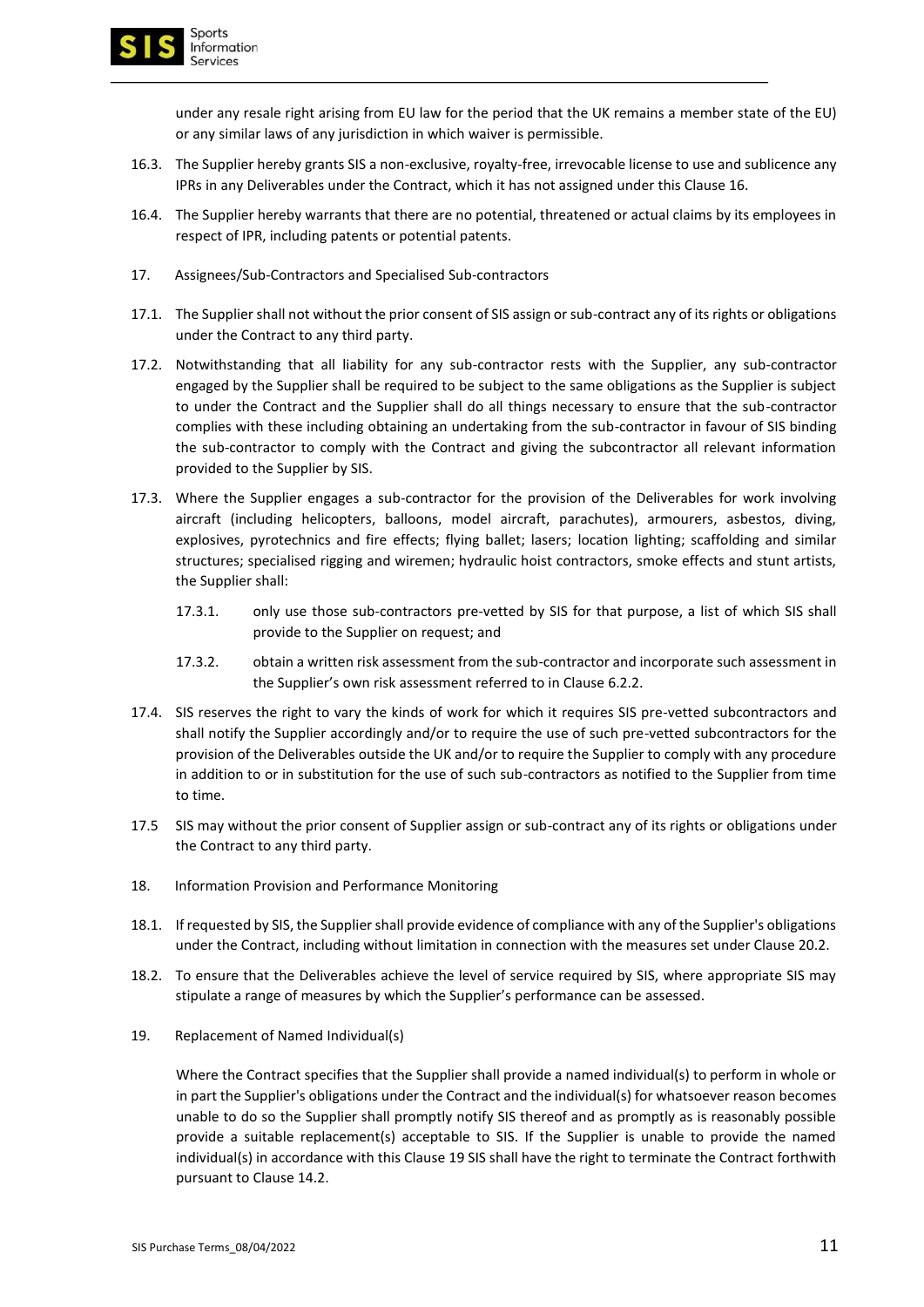

## 20. TUPE

- 20.1. It is agreed by the parties that on any Contract Termination the Supplier is required to redeploy the Supplier's Personnel, or where this is not possible to otherwise take steps to ensure that the contracts of employment of Supplier's Personnel do not transfer to SIS or a Successor Contractor pursuant to the Regulations. However, if as a result of the Regulations, any of the contracts of employment of any Supplier's Personnel (or any other person employed or engaged by the Supplier or any of its contractors) are treated as being made between that person and SIS or a Successor Contractor, or if any claim is made to that effect, then:
	- 20.1.1 SIS shall, as soon as reasonably practicable following its becoming aware of the same, notify the Supplier and consult with the Supplier as to how such person should be dealt with;
	- 20.1.2 without prejudice to the generality of paragraph 20.1 above the Supplier or the Successor Contractor may offer to re-employ such person;
	- 20.1.3 notwithstanding Clauses 20.1.1 and 20.1.2 above, SIS or the Successor Contractor may terminate such employment within 3 months of becoming aware of the said application or alleged application of the Regulations; and
	- 20.1.4 the Supplier shall indemnify and keep indemnified SIS and the Successor Contractor at all times from and against all costs, claims, expenses and other liabilities incurred by SIS and the Successor Contractor arising in respect of or in connection with (a) the employment of any such person by SIS or the Successor Contractor up to the end of the said period of 3 months; (b) the termination of the employment of any such person pursuant to clause 20.1.3 above; and (c) the actual or alleged application of the Regulations to any such person (including, without limitation, any Employee Claims and any failure to consult with or provide information to representatives of such nontransferring employees in accordance with the Regulations).
- 20.2 For the avoidance of doubt, any liability incurred by the Supplier or its subcontractors as a result of any dismissal of the Supplier's Personnel by the Service Provider or its sub-contractor is entirely the liability of the Supplier.
- 20.3 It is the intention of the parties that any Successor Contractor shall be entitled to the benefit of this clause as if it were a party to this Contract by virtue of the Contracts (Rights of Third Parties) Act 1999.
- 21. Anti-Bribery Requirements
- 21.1 The Supplier shall and shall procure that persons associated with it or other persons who are performing Deliverable in connection with this Contract shall:
	- 21.1.1 comply with all Relevant Laws in performing the Deliverables;
	- 21.1.2 not engage in any activity, practice or conduct which would constitute an offence under sections 1, 2 or 6 of the Bribery Act 2010 (UK) if such activity or practice or conduct had been carried out in the UK;
	- 21.1.3 immediately notify SIS (in writing) if the Supplier or its employees, agents or other persons who perform or have performed the Deliverables for the Supplier is investigated by any law enforcement agency or customer in relation to corrupt practices and any breach of anti-bribery and anti-corruption laws; and
	- 21.1.4 not do, or omit to do, any act that will cause or lead SIS, and/or each of SIS's subsidiary companies (as that term is defined in the Companies Act 2006 (UK) or any Replacement Legislation), to be in breach of Relevant Laws.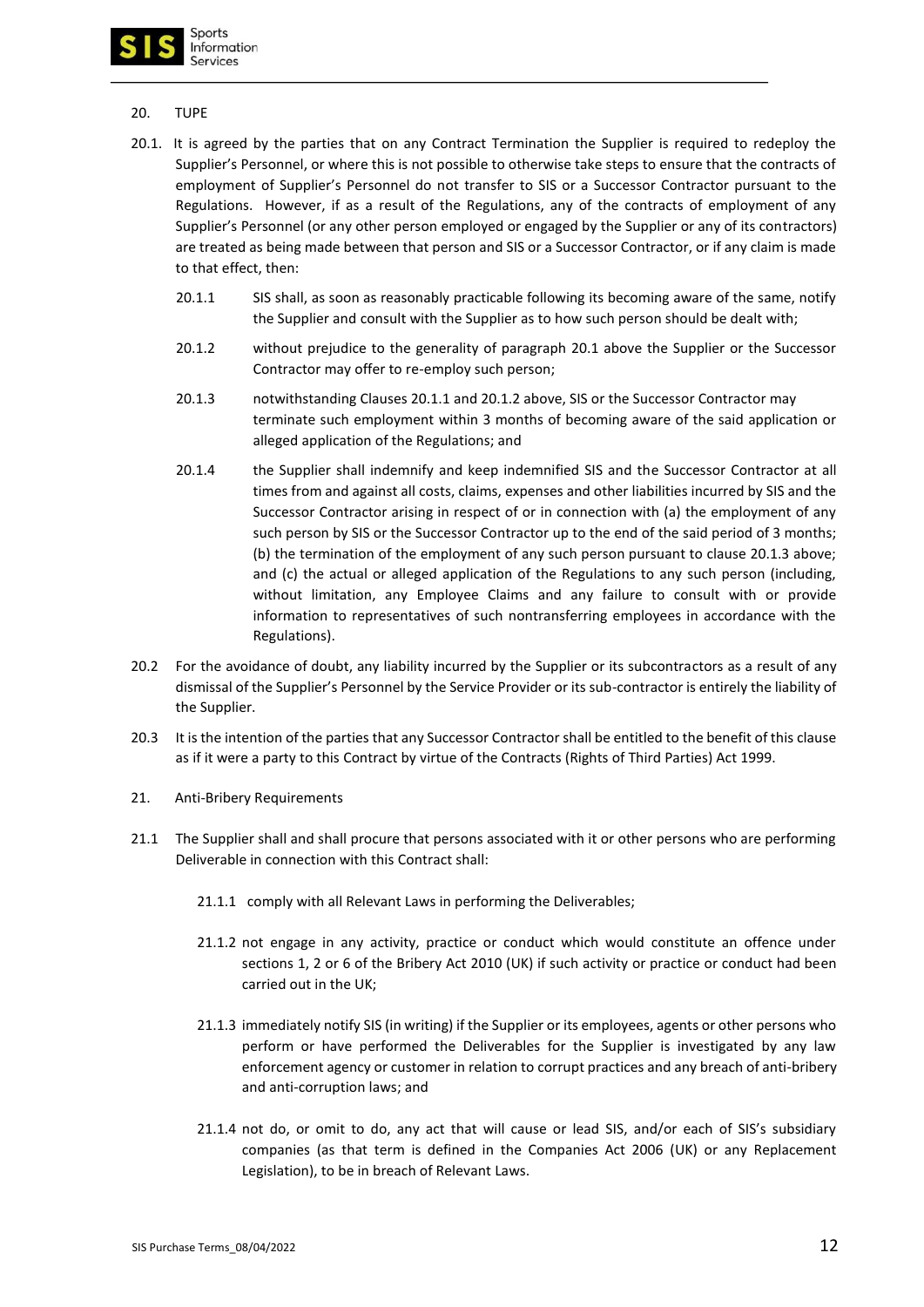

- 21.1.5 The Supplier acknowledges that SIS has made available its own Anti-Corruption Policy (including online at https://www.sis.tv/legal/) and the Supplier confirms that it has established an equivalent policy within its organisation.
- 21.2 Relevant Laws means in respect of each party:
	- 21.2.1 any statute, regulation, by-law, ordinance or subordinate legislation, in force from time to time, to which that party is subject in any jurisdiction, including those relating to anti-bribery and anti-corruption such as, but not limited to, the Bribery Act 2010 (UK) or any Replacement Legislation;
	- 21.2.2 the common law as applicable to that party from time to time;
	- 21.2.3 any binding court order, judgment or decree affecting that party; and
	- 21.2.4 all applicable statutory and all other rules, regulations, instruments and provisions in force from time to time including the rules, codes of conduct, codes or practice, practice requirements, guidance and accreditation terms stipulated by any regulatory authority relevant to that party.
- 22 Anti-Slavery
- 22.1 Each Party shall hold itself and its Affiliates to the highest performance, ethical and compliance standards, including basic human rights, not engaging in any activity, practice or conduct which would constitute an offence under anti-slavery legislation in the United Kingdom encouraging fair and equal treatment for all persons, the provision of safe and healthy working conditions, respect for the environment, the adoption of appropriate management systems and the conduct of business in an ethical manner. In performing its duties under this Agreement, SUPPLIER acknowledges the value and importance of performance and ethical behaviour in its performance under this Agreement.
- 23 General
- 23.1. Unless and until specified in writing pursuant to the Contract by an authorised official of either party, any notice required to be given pursuant to the Contract shall be in writing and sent either by hand, by prepaid recorded delivery or registered post or by prepaid first class post, or by fax confirmed by first class post, or by e-mail which has been received, as evidenced by receipt by the sender of a read receipt, to the SIS Department placing the order or the Supplier at the address as specified in the Purchase Documentation, and any such notice shall be deemed to have been received by the addressee at the time of delivery or in the case of prepaid first class post, two days after posting
- 23.2. The failure of either party to exercise or enforce any right conferred upon it by the Contract shall not be deemed to be a waiver of any such right or operate so as to bar the exercise or enforcement thereof at any time(s) thereafter, as a waiver of another or constitute a continuing waiver.
- 23.3. Nothing in the Contract shall be deemed to constitute either party as the agent of the other or create a partnership or joint venture between the parties and the Supplier shall have no power to bind SIS or to contract in the name of or create a liability against SIS in any matter whatsoever.
- 23.4. Any amendment or variation to the Contract shall only be made by prior written agreement between the parties.
- 23.5. The unenforceability of any single provision of the Contract shall not affect any other provision thereof. Where such a provision is held to be unenforceable, the parties shall use their best endeavours to negotiate and agree upon an enforceable provision which achieves to the greatest extent possible the economic, legal and commercial objectives of the unenforceable provision.